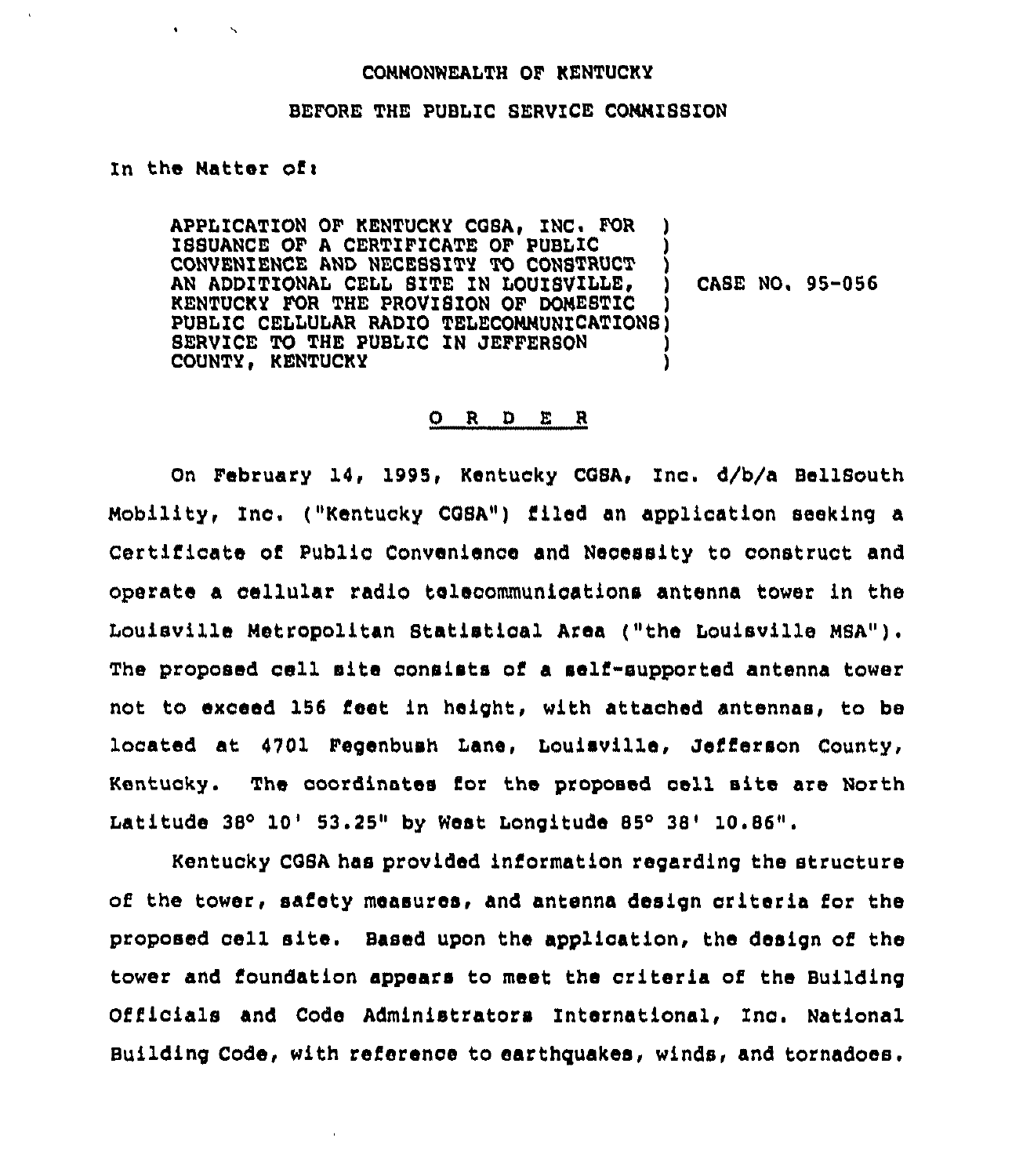Pursuant to KRS 100.324(1), the proposed cell site's construction is exempt from local soning ordinances. However, Kentucky CGSA has notified the Louisville/Jefferson County Planning Commission of the proposed construction. Kentucky CGSA has filed applications with the Federal Aviation Administration and the Kentucky Airport Soning Commission seeking approval for the construction and operation of the proposed cell site. Both applications have been approved.

 $\mathbf{A}$  and  $\mathbf{A}$  and  $\mathbf{A}$ 

Kentucky CGSA has filed notices verifying that each person who owns property or resides within 500 feet of the proposed cell site has been notified of the pending construction. The notice solicited any comments and informed the property owners and residents of their right to intervene. To date, no comments have been received by the Commission.

Pursuant to KRS 278.280, the Commission is required to determine proper practices to be observed when it finds, upon complaint or on its own motion, that the facilities of any utility subject to its jurisdiction are unreasonable, unsafe, improper, or insufficient. To assist the Commission in its efforts to comply with this mandate, Kentucky CGSA should notify the Commission if it does not use this antenna tower to provide cellular radio telecommunications services in the manner set out in its application and this Order. Upon receipt of such notice, the Commission may, on its own motion, institute proceedings to consider the proper practices, including removal of the unused antenna tower, which should be observed by Kentucky CGSA.

$$
-2-
$$